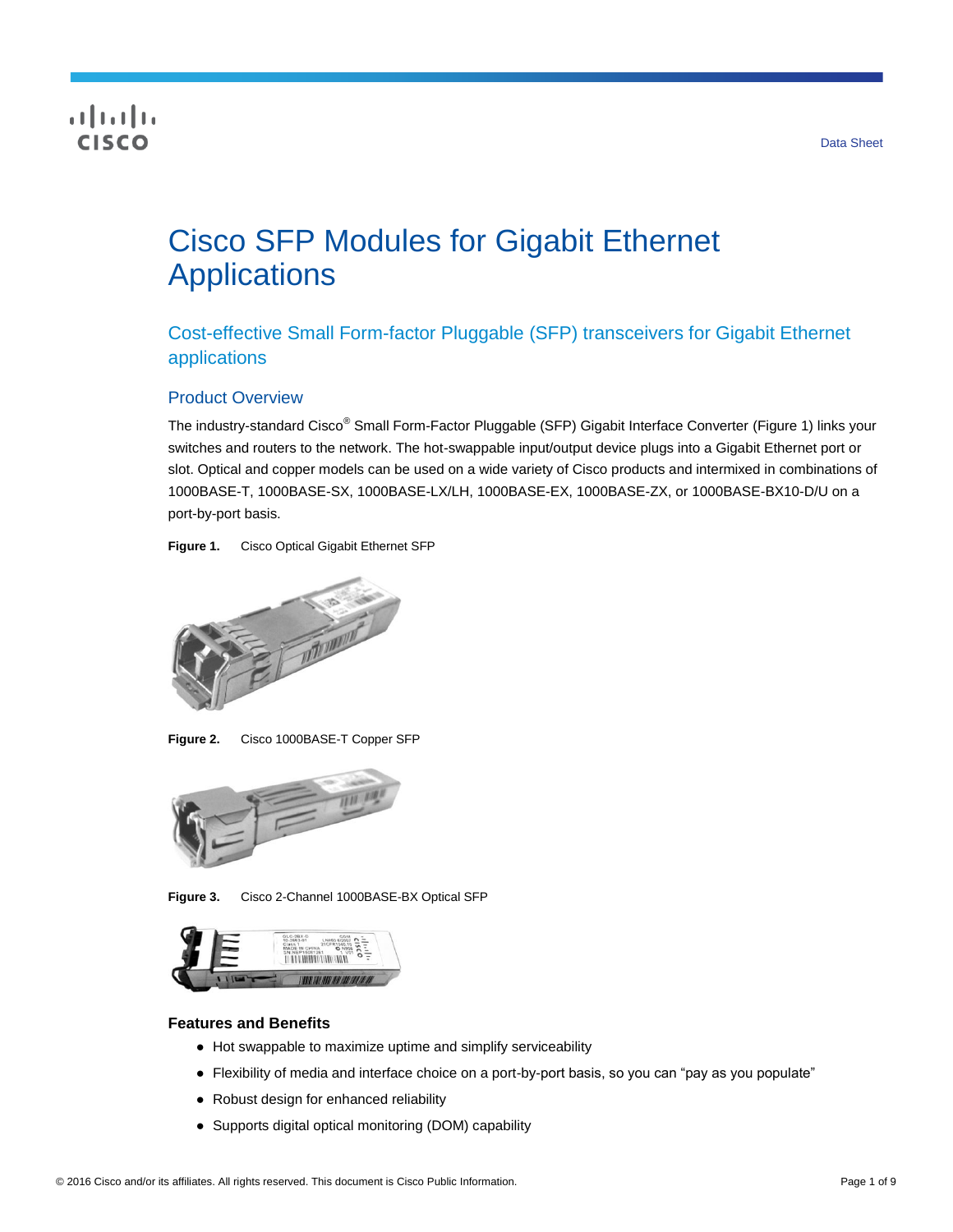#### **1000BASE-T SFP for Copper Networks**

The 1000BASE-T SFP operates on standard Category 5 unshielded twisted-pair copper cabling of link lengths up to 100 m (328 ft). Cisco 1000BASE-T SFP modules support 10/100/1000 auto negotiation and Auto MDI/MDIX.

#### **1000BASE-SX SFP for Multimode Fiber Only**

The 1000BASE-SX SFP, compatible with the IEEE 802.3z 1000BASE-SX standard, operates on legacy 50 μm multimode fiber links up to 550 m and on 62.5 μm Fiber Distributed Data Interface (FDDI)-grade multimode fibers up to 220 m. It can support up to 1km over laser-optimized 50 μm multimode fiber cable.

#### **1000BASE-LX/LH SFP for Both Multimode and Single-Mode Fibers**

The 1000BASE-LX/LH SFP, compatible with the IEEE 802.3z 1000BASE-LX standard, operates on standard single-mode fiber-optic link spans of up to 10 km and up to 550 m on any multimode fibers. When used over legacy multimode fiber type, the transmitter should be coupled through a mode conditioning patch cable. For details on this implementation, refer to [http://www.cisco.com/en/US/prod/collateral/modules/ps5455/product\\_bulletin\\_c25-](http://www.cisco.com/en/US/prod/collateral/modules/ps5455/product_bulletin_c25-530836.html) [530836.html.](http://www.cisco.com/en/US/prod/collateral/modules/ps5455/product_bulletin_c25-530836.html)

#### **1000BASE-EX SFP for Long-Reach Single-Mode Fibers**

The 1000BASE-EX SFP operates on standard single-mode fiber-optic link spans of up to 40 km in length. A 5-dB inline optical attenuator should be inserted between the fiber-optic cable and the receiving port on the SFP at each end of the link for back-to-back connectivity.

#### **1000BASE-ZX SFP for Long-Reach Single-Mode Fibers**

The 1000BASE-ZX SFP operates on standard single-mode fiber-optic link spans of up to approximately 70 km in length. The SFP provides an optical link budget of 21 dB, but the precise link span length depends on multiple factors such as fiber quality, number of splices, and connectors.

When shorter distances of single-mode fiber (SMF) are used, it might be necessary to insert an inline optical attenuator in the link to avoid overloading the receiver. A 10-dB inline optical attenuator should be inserted between the fiber-optic cable plant and the receiving port on the SFP at each end of the link whenever the fiberoptic cable span loss is less than 8 dB.

#### **1000BASE-BX10-D and 1000BASE-BX10-U SFP for Single-Fiber Bidirectional Applications**

The 1000BASE-BX-D and 1000BASE-BX-U SFPs, compatible with the IEEE 802.3ah 1000BASE-BX10-D and 1000BASE-BX10-U standards, operate on a single strand of standard SMF.

A 1000BASE-BX10-D device is always connected to a 1000BASE-BX10-U device with a single strand of standard SMF with an operating transmission range up to 10 km.

The communication over a single strand of fiber is achieved by separating the transmission wavelength of the two devices as depicted in Figure 2: 1000BASE-BX10-D transmits a 1490-nm channel and receives a 1310-nm signal, whereas 1000BASE-BX10-U transmits at a 1310-nm wavelength and receives a 1490-nm signal. As shown, the presence of a wavelength-division multiplexing (WDM) splitter integrated into the SFP to split the 1310-nm and 1490-nm light paths.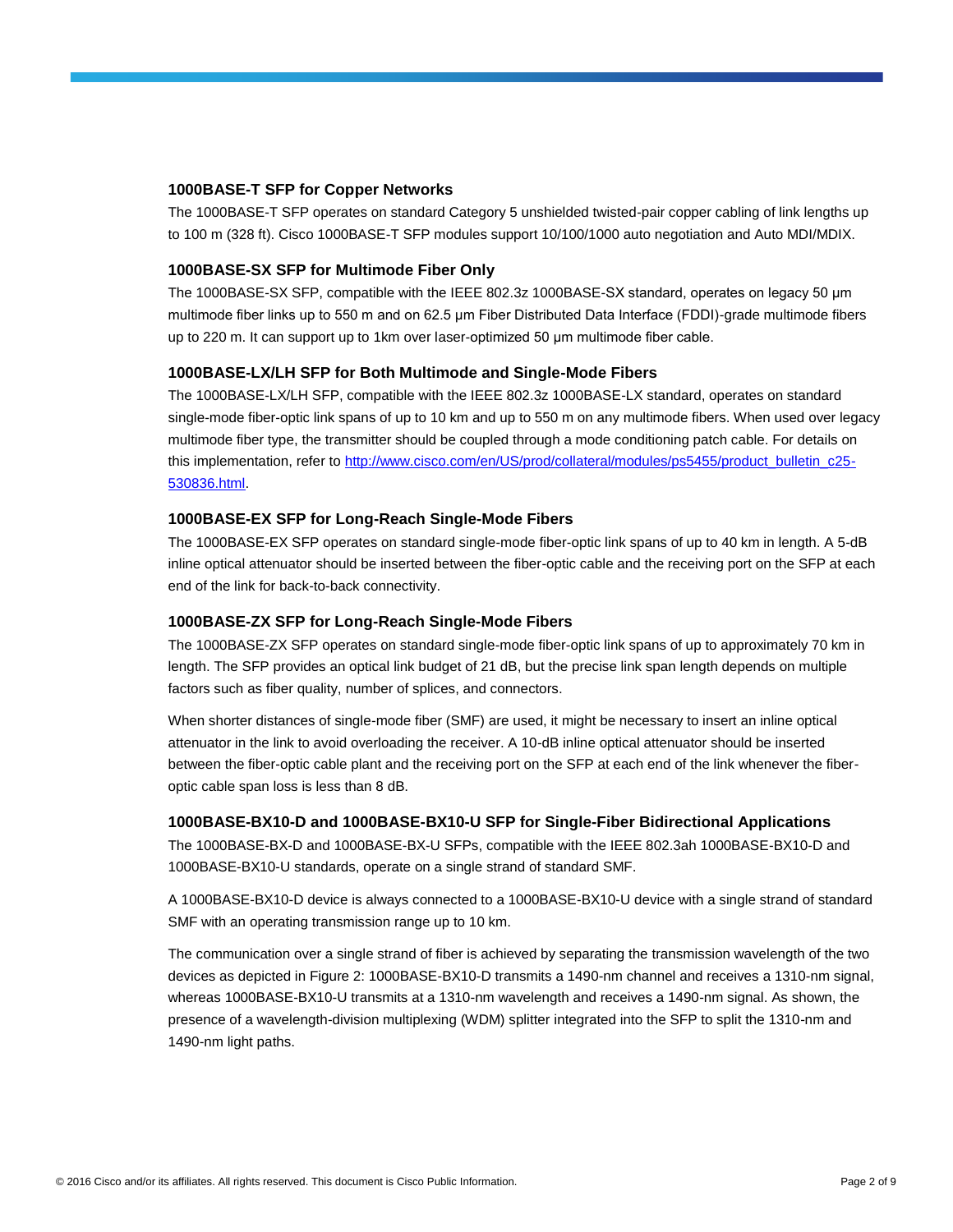

**Figure 4.** Bidirectional Transmission of a Single Strand of SMF

The GLC-BX-D and GLC-BX-U SFPs also support digital optical monitoring (DOM) functions according to the industry-standard SFF-8472 multisource agreement (MSA). This feature gives the end user the ability to monitor real-time parameters of the SFP, such as optical output power, optical input power, temperature, laser bias current, and transceiver supply voltage.

## 2-Channel 1000BASE-BX10-D for Single-Fiber Bidirectional Applications

The 2-channel 1000BASE-BX-D SFP module, also known as Compact SFP, integrates two IEEE 802.3ah 1000BASE-BX10-D interfaces in one SFP module. The GLC-2BX-D or GLC-2BX-D-I is always connected to two 1000BASE-BX10-U interfaces over two single strands of standard SMF with an operating transmission range up to 10km.

GLC-2BX-D or GLC-2BX-D-I is designed to connect to any standard-based Customer Premises Equipment (CPE) in FTTx links (Figure 3).



#### **Figure 5.** Compact SFP Deployment with Cisco Catalyst 4500

**Internet Access** 

## **1000BASE-BX40-D and 1000BASE-BX40-U for Single-Fiber Bidirectional Applications**

The Cisco GLC-BX40-D-I, GLC-BX40-DA-I, and GLC-BX40-U-I SFPs operate on a single strand of standard SMF.

A GLC-BX40-D-I or GLC-BX40-DA-I device connects to a GLC-BX40-U-I device with a single strand of standard SMF with an operating transmission range up to 40 km.

The communication over a single strand of fiber is achieved by separating the transmission wavelength of the two devices. The GLC-BX40-D-I, GLC-BX40-DA-I, and GLC-BX40-U-I SFPs also support digital optical monitoring (DOM) functions according to the industry-standard SFF-8472 multisource agreement (MSA). This feature gives the end user the ability to monitor real-time parameters of the SFP, such as optical output power, optical input power, temperature, laser bias current, and transceiver supply voltage.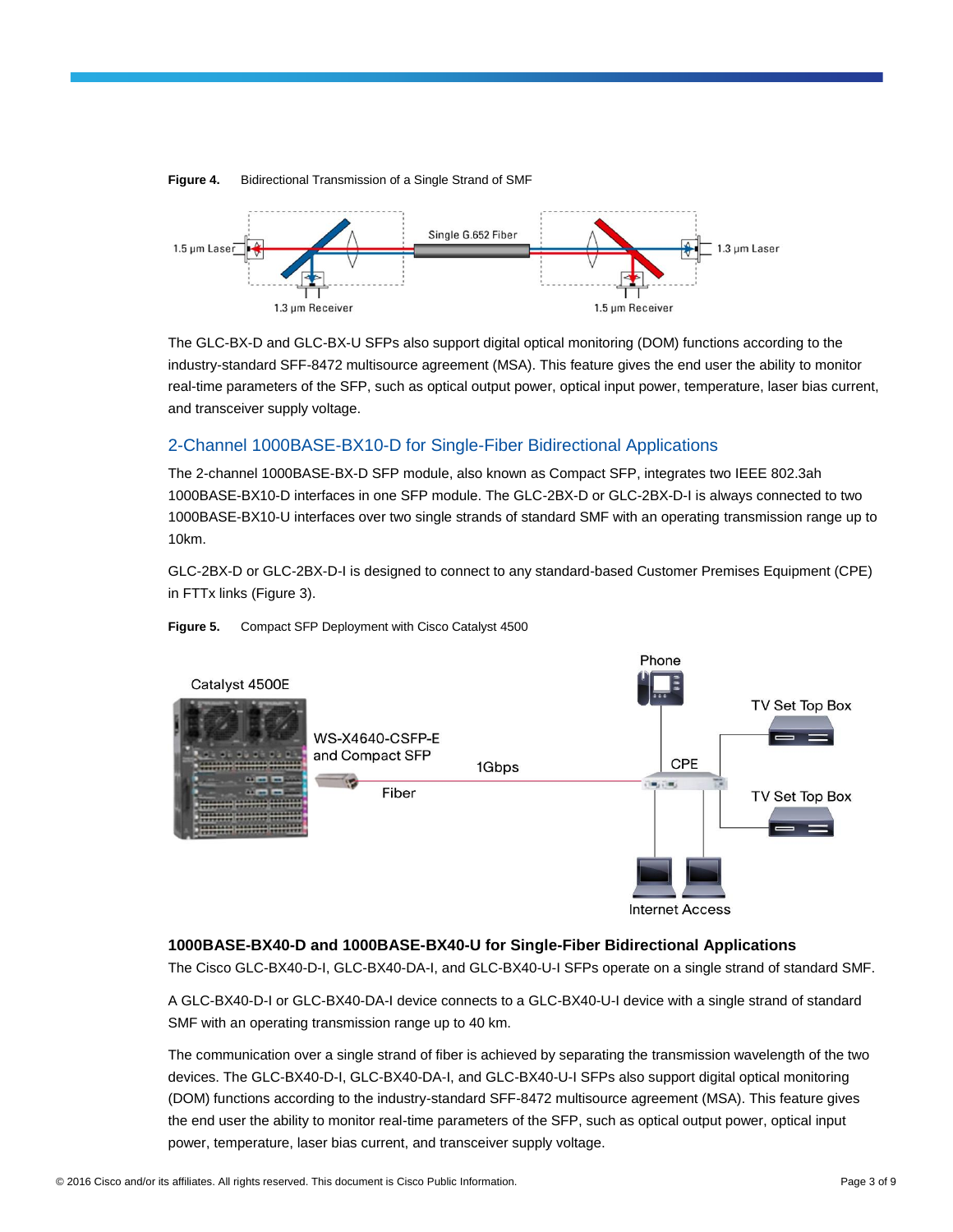#### **1000BASE-BX80-D and 1000BASE-BX80-U for Single-Fiber Bidirectional Applications**

The Cisco GLC-BX80-D-I and GLC-BX80-U-I SFPs operate on a single strand of standard SMF.

A GLC-BX80-D-I device is always connected to a GLC-BX80-U-I device with a single strand of standard SMF with an operating transmission range up to 80 km.

The communication over a single strand of fiber is achieved by separating the transmission wavelength of the two devices. The GLC-BX80-D-I and GLC-BX80-U-I SFPs also support digital optical monitoring (DOM) functions according to the industry-standard SFF-8472 multisource agreement (MSA). This feature gives the end user the ability to monitor real-time parameters of the SFP, such as optical output power, optical input power, temperature, laser bias current, and transceiver supply voltage.

## 100/1000BASE-LX SFP for Long-Reach Single-Mode Fibers

The dual-rate 100M/1G 10Km SFP is interoperable with the IEEE 100BASE-LX and 1000BASE-LX/LH standards.

The GLC-GE-DR-LX SFP also supports digital optical monitoring (DOM) functions according to the industrystandard SFF-8472 multisource agreement (MSA). This feature gives the end user the ability to monitor real-time parameters of the SFP, such as optical output power, optical input power, temperature, laser bias current, and transceiver supply voltage.

## SFP Operation at 100M

The GLC-GE-DR-LX SFP can interoperate with other 100M SFPs/interfaces as long as those are based on 100BASE-LX10 standard. A 5dB attenuator is needed on the path of dual-rate SFP Tx and 100BASE-LX10 interface Rx. No attenuator is needed on the other fiber strand.

#### **SFP Operation at 1G**

The GLC-GE-DR-LX SFP can interoperate with other 1G SFPs/interfaces as long as those are based on 1000BASE-LX/LH standard. No attenuator is needed in any fiber strand.

#### **Platform Support**

The Cisco 1-Gbps SFPs are supported across a variety of Cisco networking equipment<sup>\*</sup>. For more details, refer to the document SFP Compatibility Matrix at

[http://www.cisco.com/en/US/docs/interfaces\\_modules/transceiver\\_modules/compatibility/matrix/OL\\_6981.pdf.](http://www.cisco.com/en/US/docs/interfaces_modules/transceiver_modules/compatibility/matrix/OL_6981.pdf)

| • ASA5500 Series Appliances                                          | • Cisco uBR7200 Series                            |
|----------------------------------------------------------------------|---------------------------------------------------|
| • ASR 901 and 903 Series Routers                                     | • Cisco 7200, 7300, 7500, and 7600 Series Routers |
| • ASR 1000, 9000, and 9000v Series Routers                           | • Cisco 10000 and uBR 10000 Series Routers        |
| • Catalyst Express 500 and Express 520                               | • Cisco 10700 Series Internet Router              |
| • Catalyst 2350 and 2360 Series                                      | • Cisco 12000 Series Router                       |
| Catalyst 2900, 2940, 2950, 2960, 2960-Plus, 2960-C, 2960-S, 2960-SF, | • Cisco 2000 Connected Grid Router Series         |
| 2960-X Series                                                        | • Cisco 2500 Connected Grid Switch Series         |
| • Catalyst 2970 and 2975 Series                                      | • Cisco IE2000 and IE2000U Series                 |
| • Catalyst 3000 and 3100 Blade Switches                              | • Cisco IE3010 Series                             |
| • Catalyst 3500XL Series                                             | $\bullet$ Cisco MDS 9000                          |
| • Catalyst 3550, 3560, 3560-C, 3560-E, 3560-X Series                 | $\bullet$ Cisco ME 2400                           |
| • Catalyst 3750-E Series, 3750 Metro, 3750-X Series                  | $\bullet$ Cisco ME 2600X                          |
| • Catalyst 3850 Series                                               | $\bullet$ Cisco ME 3400                           |
| • Catalyst 4500 and 4500-X Series                                    | $\bullet$ Cisco ME 3600X and ME 3800X             |
| • Catalyst 4900 Series                                               | • Cisco ME 4600 and ME 4900 Series                |
| • Catalyst 6000 Series                                               | • Cisco ME 6500 Series                            |
| • Catalyst 6800 Series                                               | ● Cisco MWR 2941 Mobile Wireless Router           |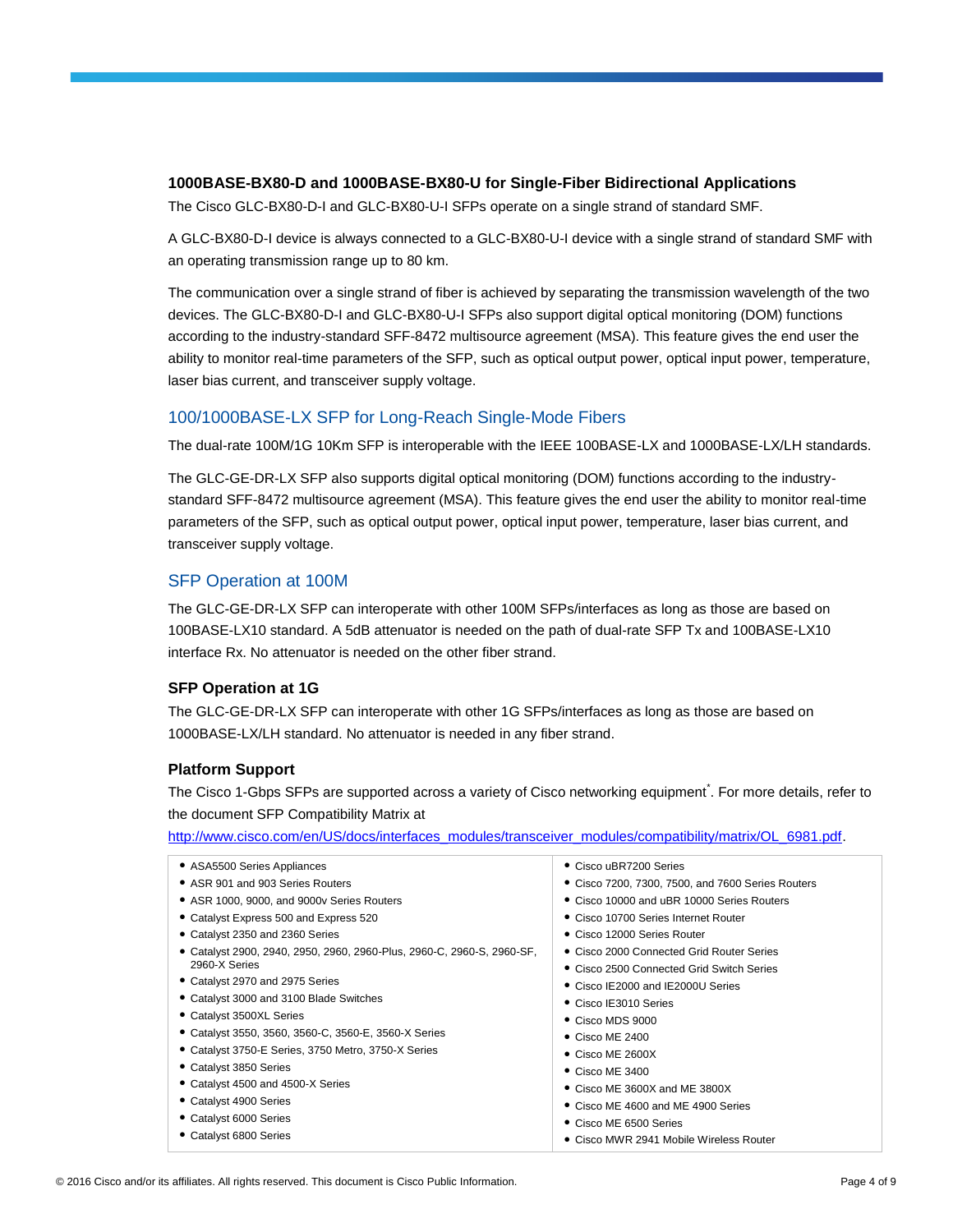- Cisco 1941 Series Router
- Cisco 2600, 2800, 2900 Series Router
- Cisco 3200, 3600, 3700 Series Router
- Cisco 4400 Series Router
- Cisco 5700 Series Wireless LAN Controller
- Cisco 6400 Universal Access Router
- CRS Router Series
- CSS 11500 Series
- Cisco RF Gateway Series
- NAM 2200 Series Appliances
- Nexus 2000, 3000, 4000, 5000, 7000, 9000, 9300, 9500 (modular) Series

Additional platforms may continually be added; please check th[e compatibility matrix](http://www.cisco.com/c/en/us/td/docs/interfaces_modules/transceiver_modules/compatibility/matrix/GE_Tx_Matrix.html) for the latest information and for the Cisco compatible operating system for each platform.

#### Product Specifications

#### **Cabling and Connectors**

Connectors include the following:

- Dual LC/PC connector (1000BASE-SX, 1000BASE-LX/LH, 1000BASE-EX and 1000BASE-ZX)
- Single LC/PC connector (1000BASE-BX-D and 1000BASE-BX-U)
- RJ-45 connector (1000BASE-T)

Note: Only connections with patch cords with PC or UPC connectors are supported. Patch cords with APC connectors are not supported. All cables and cable assemblies used must be compliant with the standards specified in the standards section.

Table 1 provides cabling specifications for the SFPs that you install in the Gigabit Ethernet port. Note that all SFP ports have LC-type connectors, and the minimum cable distance for all SFPs listed (multimode and single-mode fiber) is 6.5 feet (2 m).

| <b>Product</b>      | Wavelength (nm) | <b>Fiber Type</b> | Core Size (µm)                              | <b>Modal Bandwidth</b><br>(MHz Km)" | <b>Operating Distance (m)</b>                 |
|---------------------|-----------------|-------------------|---------------------------------------------|-------------------------------------|-----------------------------------------------|
| <b>1000BASE-SX</b>  | 850             | <b>MMF</b>        | 62.5                                        | 160 (FDDI-grade)                    | 220 (722 ft)                                  |
|                     |                 |                   | 62.5                                        | 200 (OM1)                           | 275 (902 ft)                                  |
|                     |                 |                   | 50                                          | 400 (400/400)                       | 500 (1,640 ft)                                |
|                     |                 |                   | 50                                          | 500 (OM2)                           | 550 (1,804 ft)                                |
|                     |                 |                   | 50                                          | 2000 (OM3)                          | 1000 (3281 ft)                                |
| 1000BASE-LX/LH      | 1310            | $MMF^*$           | 62.5                                        | 500                                 | 550 (1,804 ft)                                |
|                     |                 |                   | 50                                          | 400                                 | 550 (1,804 ft)                                |
|                     |                 |                   | 50                                          | 500                                 | 550 (1,804 ft)                                |
|                     |                 | <b>SMF</b>        | $\mathbb{Z}^*$                              | ÷,                                  | 10,000 (32,821 ft)                            |
| <b>1000BASE-EX</b>  | 1310            | <b>SMF</b>        | $\star\star$<br>$\overline{\phantom{0}}$    | $\overline{\phantom{a}}$            | 40,000 (131,234 ft)                           |
| <b>1000BASE-ZX</b>  | 1550            | <b>SMF</b>        | $\blacksquare$                              | $\blacksquare$                      | Approximately 70 km<br>depending on link loss |
| 1000BASE-BX-U       | 1310            | <b>SMF</b>        | $\star\star$<br>$\overline{\phantom{0}}$    | $\blacksquare$                      | 10,000 (32,821 ft)                            |
| 1000BASE-BX-D       | 1490            | <b>SMF</b>        | $\mathbf{L}^{\star\star}$                   | $\blacksquare$                      | 10,000 (32,821 ft)                            |
| GLC-BX40-D-I        | 1550            | <b>SMF</b>        | $\star\star$<br>٠                           | $\overline{\phantom{a}}$            | 40,000 (131,234 ft)                           |
| GLC-BX40-DA-I       | 1490            | <b>SMF</b>        | $\star\star$<br>÷.                          | $\sim$                              | 40,000 (131,234 ft)                           |
| GLC-BX40-U-I        | 1310            | <b>SMF</b>        | $^{\star\star}$<br>$\overline{\phantom{0}}$ | $\overline{\phantom{a}}$            | 40,000 (131,234 ft)                           |
| GLC-BX80-D-I        | 1570            | <b>SMF</b>        | $\cdot$                                     | $\blacksquare$                      | 80,000 (262,467 ft)                           |
| GLC-BX80-U-I        | 1490            | <b>SMF</b>        | $\star\star$<br>$\overline{\phantom{0}}$    | $\overline{\phantom{a}}$            | 80,000 (262,467 ft)                           |
| <b>GLC-GE-DR-LX</b> | 1310            | <b>SMF</b>        | $\star\star$<br>٠                           | $\blacksquare$                      | 10,000 (32,821 ft)                            |

#### **Table 1.** SFP Port Cabling Specifications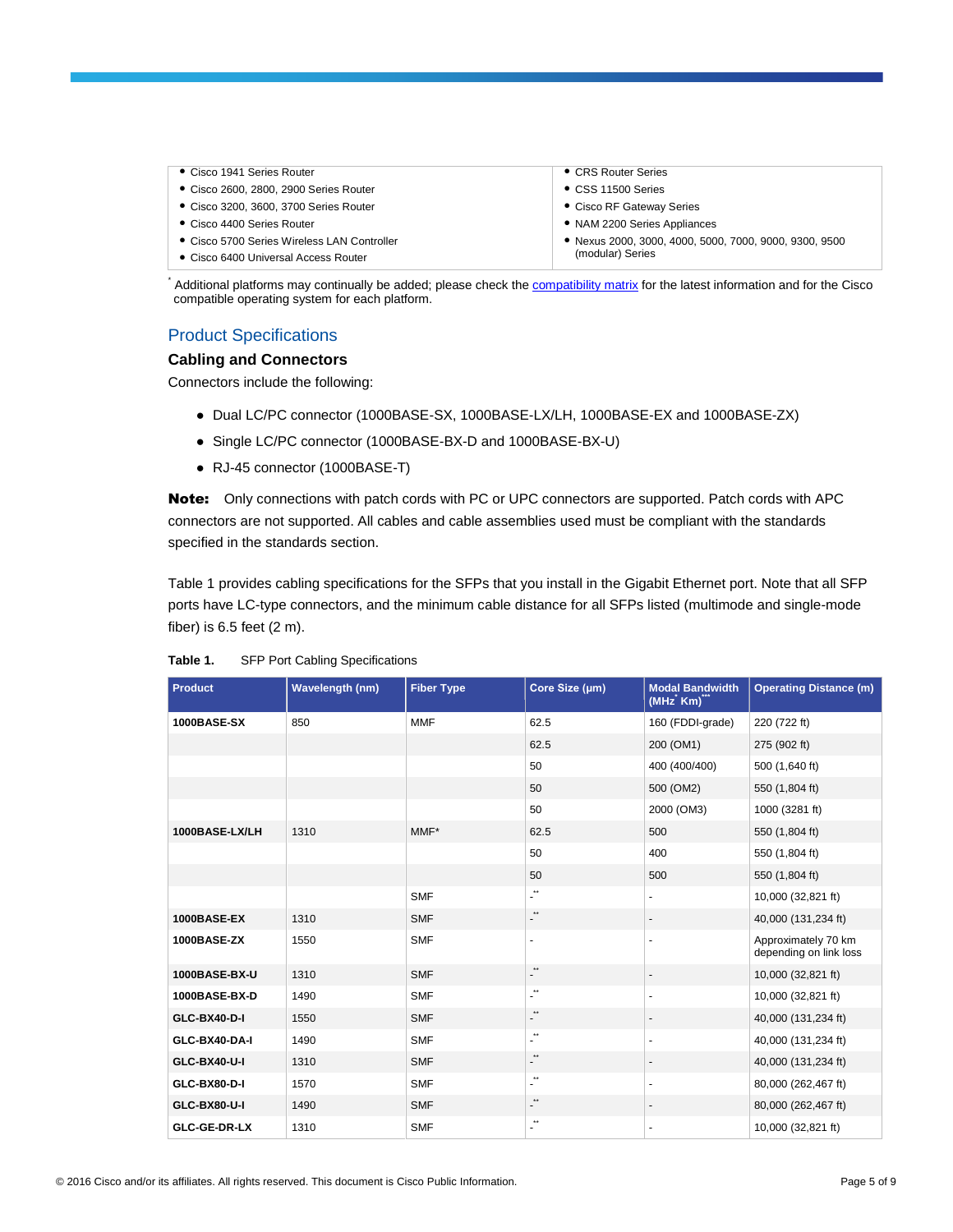\* A mode-conditioning patch cord, as specified by the IEEE standard, is required regardless of the span length. Note how the mode conditioning patch cord for 62.5-μm fibers has a different specification from the mode-conditioning patch cord for 50-μm fibers.

\*\* ITU-T G.652 SMF as specified by the IEEE 802.3z standard.

\*\*\*\* Specified at transmission wavelength.

#### **Optical Specifications**

Table 2 specifies the optical parameters for the SFPs. Both receiver power and channel insertion loss specifications must be met for guaranteed operation.

**Table 2.** Main Optical Parameters

| <b>Product</b>             | <b>Transmit Power</b><br>Range (dBm) | <b>Receive Power</b><br>Range (dBm) | <b>Maximum Channel insertion loss in</b><br>dB (by fiber type)*        | <b>Transmit and Receive</b><br><b>Wavelength Range (nm)</b> |
|----------------------------|--------------------------------------|-------------------------------------|------------------------------------------------------------------------|-------------------------------------------------------------|
| <b>1000BASE-SX</b>         | $-3$ to $-9.5$                       | $0$ to $-17$                        | 2.4 (FDDI-grade)<br>2.6 (OM1)<br>3.4 (400/400)<br>3.6 (OM2)<br>5 (OM3) | 770 to 860                                                  |
| 1000BASE-<br>LX/LH         | $-3$ to $-9.5$                       | $-3$ to $-20$                       | $2.4$ (any MMF)<br>6 (G.652 SMF)                                       | 1270 to 1355                                                |
| <b>1000BASE-EX</b>         | $+3$ to $-1$                         | $+1$ to $-22$                       | 18 (G.652 SMF)                                                         | 1290 to 1335                                                |
| <b>1000BASE-ZX</b>         | $+5$ to 0                            | $-3$ to $-23$                       | 21 (any SMF)                                                           | 1500 to 1580                                                |
| 1000BASE-<br><b>BX10-D</b> | $-3$ to $-9$                         | $-3$ to $-19.5$                     | 5.5 (G.652 SMF)                                                        | 1480 to 1500 (Transmit)<br>1260 to 1360 (Receive)           |
| 1000BASE-<br><b>BX10-U</b> | $-3$ to $-9$                         | $-3$ to $-19.5$                     | 6 (G.652 SMF)                                                          | 1260 to 1360 (Transmit)<br>1480 to 1500 (Receive)           |
| GLC-BX40-D-I               | $-5$ to $+3$                         | $-25$ to $+3$                       | 19 (G.652 SMF)                                                         | 1540 to 1560 (Transmit)<br>1260 to 1360 (Receive)           |
| GLC-BX40-DA-I              | $-5$ to $+3$                         | $-25$ to $+3$                       | 19 (G.652 SMF)                                                         | 1480 to 1500 (Transmit)<br>1260 to 1360 (Receive)           |
| GLC-BX40-U-I               | $-5$ to $+3$                         | $-25$ to $+3$                       | 19 (G.652 SMF)                                                         | 1260 to 1360 (Transmit)<br>1480 to 1600 (Receive)           |
| GLC-BX80-D-I               | $-2$ to $+3$                         | $-27$ to $+3$                       | 23 (G.652 SMF)                                                         | 1560 to 1580 (Transmit)<br>1470 to 1510 (Receive)           |
| GLC-BX80-U-I               | $-2$ to $+3$                         | $-27$ to $+3$                       | 23 (G.652 SMF)                                                         | 1480 to 1500 (Transmit)<br>1550 to 1620 (Receive)           |
| GLC-GE-DR-LX               | $-9.5$ to $-3$                       | $-25$ to $-3$                       | 6 (G.652 SMF)                                                          | 1260 to 1360                                                |

Maximum channel insertion loss is defined for maximum distance guaranteed as specified in Table 1 and by fiber type. When links are deployed over shorter distances, additional channel insertion loss may be allowed.

#### **Dimensions**

Dimensions (H x W x D): 8.5 x 13.4 x 56.5 mm. Cisco SFPs typically weigh 75 grams or less.

#### **Environmental Conditions and Power Requirements**

Operating temperature range:

- Commercial temperature range (COM): 0 to 70°C (32 to 158°F)
- Extended temperature range (EXT): -5°C to 85°C (23 to 185°F)
- Industrial temperature range (IND): -40 to 85°C (-40 to 185°F)
- Storage temperature range: -40 to 85°C (-40 to 185°F)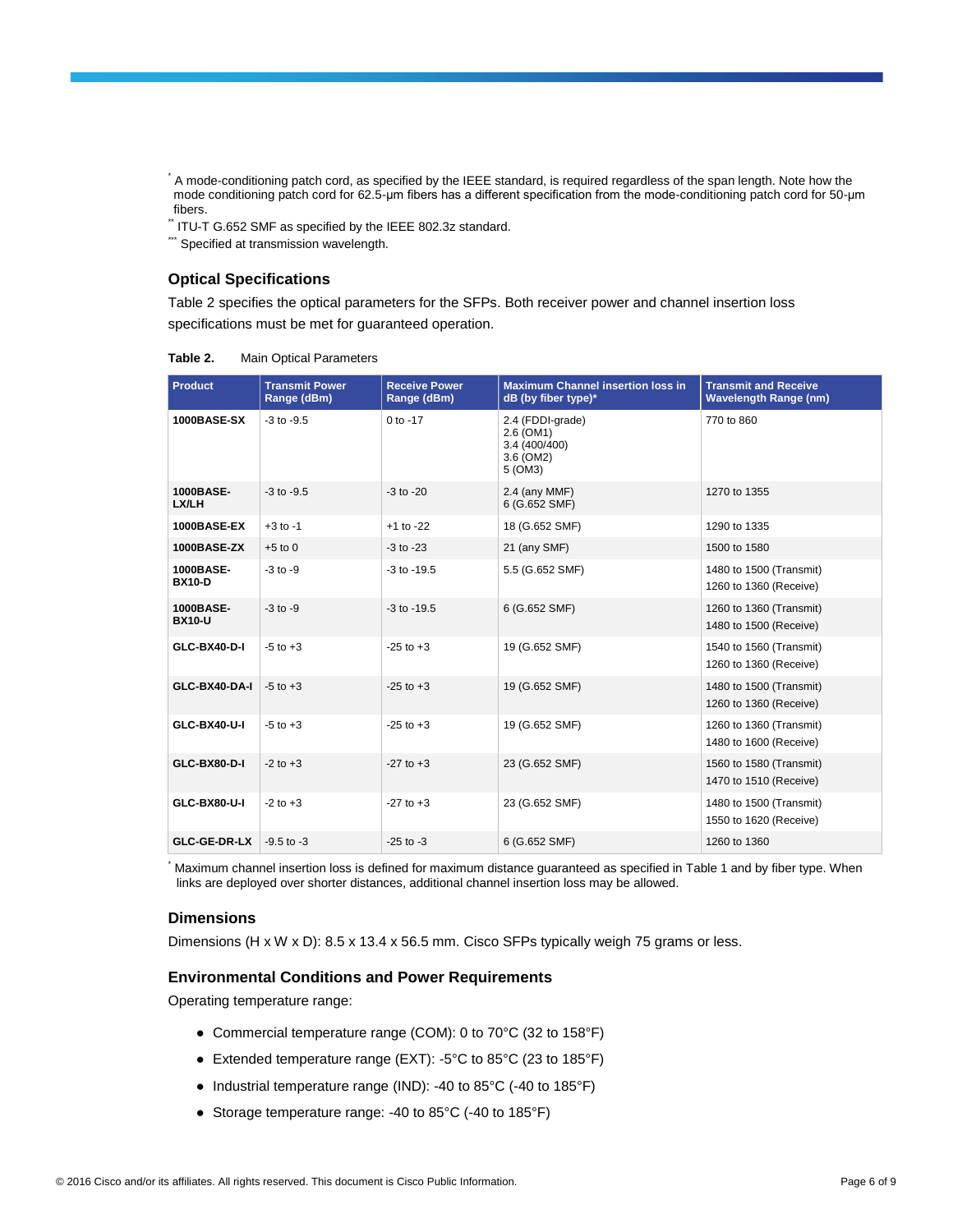Cisco SFP modules typically consume up to 1W per SFP port, with the exception of the Compact SFP (GLC-2BX-D) consuming up to 1.5W.

Table 3 lists temperature range and DOM support information for the SFPs.

**Table 3.** Temperature Range and DOM Support

| <b>Product Number</b> | <b>Temperature Range</b> | <b>DOM</b> |
|-----------------------|--------------------------|------------|
| GLC-ZX-SM             | COM                      | Yes        |
| GLC-BX-U              | <b>COM</b>               | Yes        |
| GLC-BX-D              | COM                      | Yes        |
| GLC-2BX-D             | <b>COM</b>               | Yes        |
| GLC-2BX-D-I           | <b>IND</b>               | Yes        |
| GLC-T                 | <b>COM</b>               | n/a        |
| <b>GLC-TE</b>         | <b>EXT</b>               | n/a        |
| SFP-GE-T              | <b>EXT</b>               | n/a        |
| SFP-GE-Z              | <b>EXT</b>               | Yes        |
| <b>GLC-SX-MMD</b>     | <b>EXT</b>               | Yes        |
| <b>GLC-LH-SMD</b>     | <b>EXT</b>               | Yes        |
| <b>GLC-EX-SMD</b>     | <b>EXT</b>               | Yes        |
| GLC-ZX-SMD            | <b>EXT</b>               | Yes        |
| GLC-SX-MM-RGD         | <b>IND</b>               | Yes        |
| GLC-LX-SM-RGD         | <b>IND</b>               | Yes        |
| GLC-ZX-SM-RGD         | <b>IND</b>               | Yes        |
| GLC-BX40-D-I          | <b>IND</b>               | Yes        |
| GLC-BX40-DA-I         | <b>IND</b>               | Yes        |
| GLC-BX40-U-I          | <b>IND</b>               | Yes        |
| GLC-BX80-D-I          | <b>IND</b>               | Yes        |
| GLC-BX80-U-I          | <b>IND</b>               | Yes        |
| GLC-GE-DR-LX          | EXT                      | Yes        |

## Ordering Information

To place an order, refer to Table 4 and visit the [Cisco Ordering Home Page](https://www.cisco.com/web/ordering/root/index.html)

**Table 4.** Ordering Information

| <b>Product Description</b>                                                | <b>Product Number</b> |
|---------------------------------------------------------------------------|-----------------------|
| 1000BASE-T standard                                                       | GLC-T                 |
| 1000BASE-T standard                                                       | <b>GLC-TE</b>         |
| 1000BASE-ZX extended distance                                             | GLC-ZX-SM             |
| 1000BASE-BX10-D downstream bidirectional single fiber; with DOM           | GLC-BX-D              |
| 2-channel 1000BASE-BX10-D downstream bidirectional single fiber; with DOM | GLC-2BX-D             |
| 2-channel 1000BASE-BX10-D downstream bidirectional single fiber; with DOM | GLC-2BX-D-I           |
| 1000BASE-BX10-U upstream bidirectional single fiber; with DOM             | GLC-BX-U              |
| 1000BASE-T NEBS 3 ESD                                                     | SFP-GE-T              |
| 1000BASE-SX short wavelength; with DOM                                    | GLC-SX-MMD            |
| 1000BASE-LX/LH long-wavelength; with DOM                                  | GLC-LH-SMD            |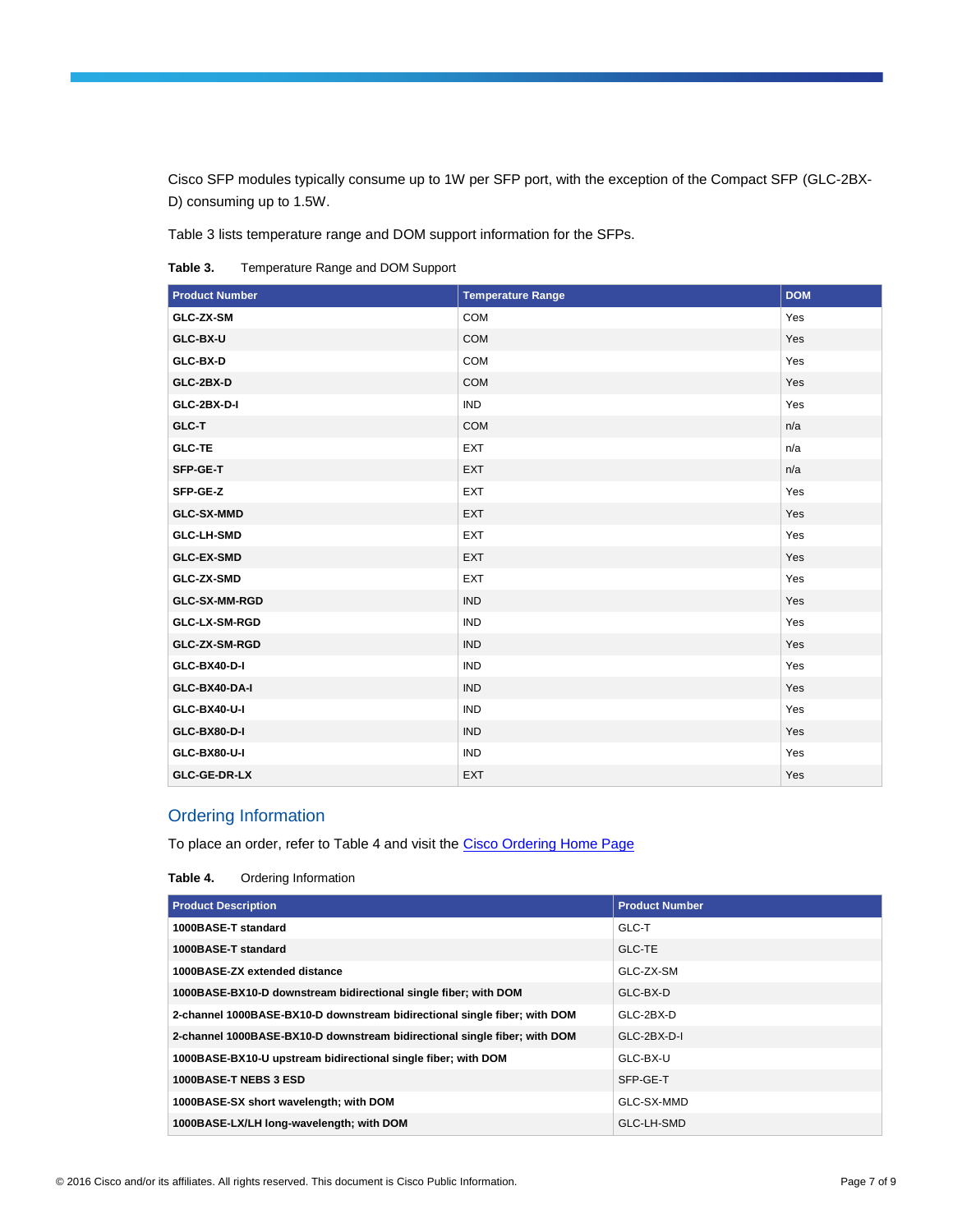| <b>Product Description</b>                                                                  | <b>Product Number</b> |
|---------------------------------------------------------------------------------------------|-----------------------|
| 1000BASE-EX long-wavelength; with DOM                                                       | GLC-EX-SMD            |
| 1000BASE-ZX extended distance; with DOM                                                     | SFP-GE-Z GLC-ZX-SMD   |
| 1000BASE-SX short wavelength; rugged                                                        | GLC-SX-MM-RGD         |
| 1000BASE-LX/LH long wavelength; rugged                                                      | GLC-LX-SM-RGD         |
| 1000BASE-ZX extended distance; rugged                                                       | GLC-ZX-SM-RGD         |
| 1000BASE-BX40-D for 40km Single-Fiber Bidirectional Applications; with DOM                  | GLC-BX40-D-I          |
| 1000BASE-BX40-D (Alternative) for 40km Single-Fiber Bidirectional Applications;<br>with DOM | GLC-BX40-DA-I         |
| 1000BASE-BX40-U for 40km Single-Fiber Bidirectional Applications; with DOM                  | GLC-BX40-U-I          |
| 1000BASE-BX80-D for 80km Single-Fiber Bidirectional Applications; with DOM                  | GLC-BX80-D-I          |
| 1000BASE-BX80-U for 80km Single-Fiber Bidirectional Applications; with DOM                  | GLC-BX80-U-I          |
| 100/1000BASE-LX long-wavelength; with DOM                                                   | GLC-GE-DR-LX          |

#### **Warranty**

- Standard warranty: 1 year
- Extended warranty (option): Available under a Cisco SMARTnet<sup>®</sup> Service support contract for the Cisco switch or router chassis

## Regulatory and Standards Compliance

Safety:

- Laser Class I 21CFR1040 LN#50 7/2001
- Laser Class I IEC 60825-1

#### Standards:

- IEEE 802.3z
- IEEE 802.3ah
- GR-20-CORE: Generic Requirements for Optical Fiber and Optical Fiber Cable
- GR-326-CORE: Generic Requirements for Single-Mode Optical Connectors and Jumper Assemblies
- GR-1435-CORE: Generic Requirements for Multifiber Optical Connectors

#### Next Steps

Learn more about the Cisco SFP Ethernet Converter Modules by contacting your sales representative or visiting [http://www.cisco.com/c/en/us/products/interfaces-modules/transceiver-modules/index.html.](http://www.cisco.com/c/en/us/products/interfaces-modules/transceiver-modules/index.html)

## Cisco Capital

#### **Financing to Help You Achieve Your Objectives**

Cisco Capital can help you acquire the technology you need to achieve your objectives and stay competitive. We can help you reduce CapEx. Accelerate your growth. Optimize your investment dollars and ROI. Cisco Capital financing gives you flexibility in acquiring hardware, software, services, and complementary third-party equipment. And there's just one predictable payment. Cisco Capital is available in more than 100 countries. [Learn more.](http://www.cisco.com/web/ciscocapital/americas/us/index.html)